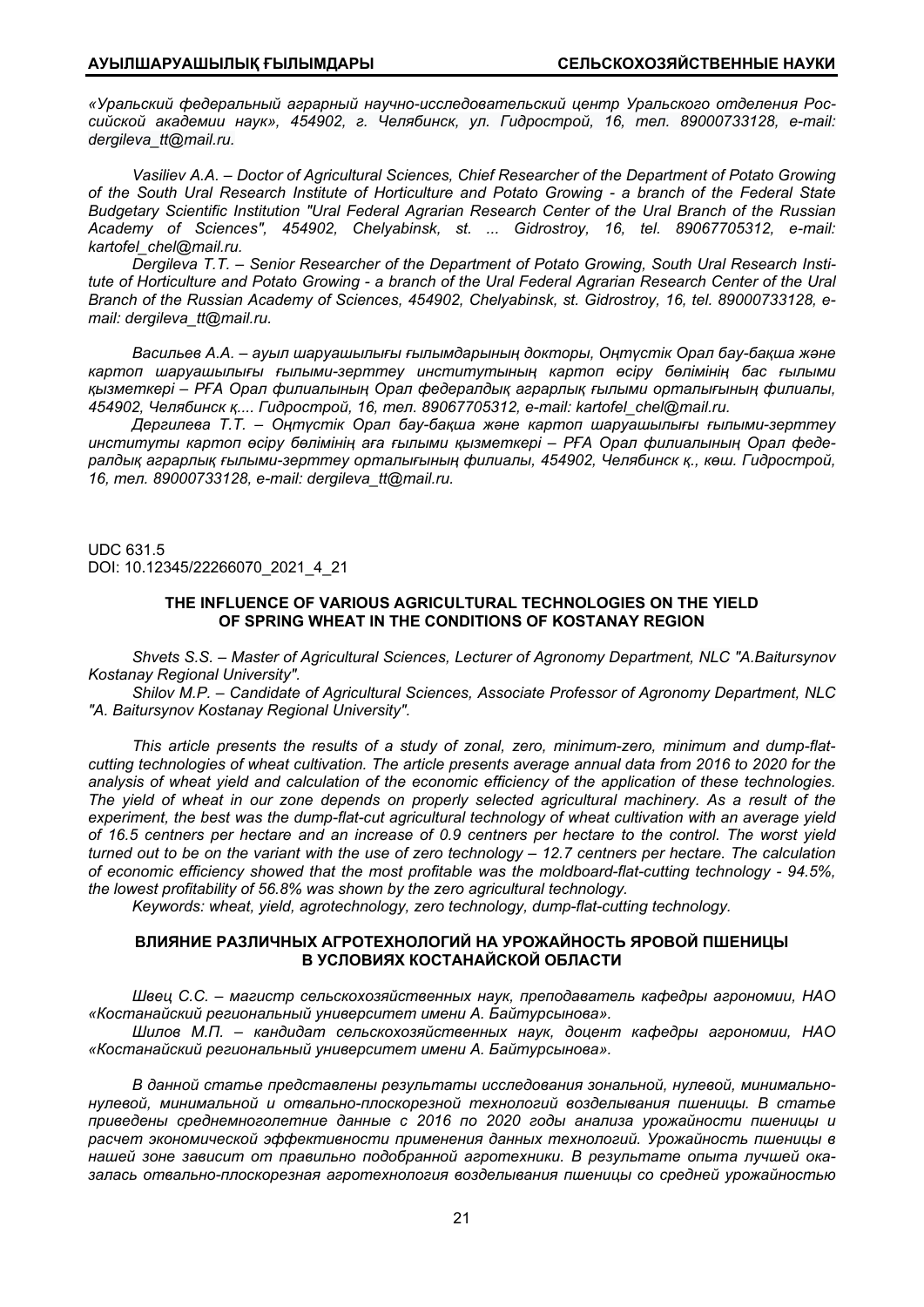16,5 ц/га и прибавкой к контролю 0,9 ц/га. Худшая урожайность оказалась на варианте с приме*нением нулевой технологии – 12,7 ц/га.* Расчет экономической эффективности показал, что наиболее рентабельной была отвально-плоскорезная технология – 94,5%, наименьшую рентабельность 56,8% показала нулевая агротехнология.

*Ключевые слова: пшеница, урожайность, агротехнология, нулевая технология, отвальноплоскорезная технология.* 

# **ҚОСТАНАЙ ОБЛЫСЫ ЖАҒДАЙЫНДА ЖАЗДЫҚ БИДАЙДЫҢ ӨНІМДІЛІГІНЕ ТҮРЛІ АГРОТЕХНОЛОГИЯЛАРДЫҢ ƏСЕРІ**

*Швец С.С. – ауыл шаруашылығы ғылымдарының магистрі, "А. Байтұрсынов атындағы Қостанай өңірлік университеті" КeАҚ агрономия кафедрасының оқытушысы.* 

*Шилов М.П. – ауыл шаруашылығы ғылымдарының кандидаты, агрономия кафедрасының доценті, "А. Байтұрсынов атындағы Қостанай өңірлік университеті" КеАҚ.* 

*Бұл мақалада бидай өсірудің аймақтық, нөлдік, минималды-нөлдік, минималды жəне жер астыжазықтық кесу технологияларын зерттеу нəтижелері келтірілген. Мақалада 2016 жылдан бастап 2020 жылға дейінгі бидайдың шығымдылығын талдаудың орташа көпжылдық деректері жəне осы технологияларды қолданудың экономикалық тиімділігін есептеу келтірілген.Біздің аймақтағы бидайдың өнімділігі дұрыс таңдалған ауылшаруашылық технологиясына байланысты. Тəжірибе нəтижесінде 16,5 ц/га орташа өнімділікпен жəне 0,9 ц/га бақылауға өсумен бидай өсірудің үйіндіжазықтық кесу агротехнологиясы үздік болды. Ең нашар өнімділік нөлдік технологияны қолдану нұсқасында болды-12,7 ц/га. Экономикалық тиімділікті есептеу көрсеткендей, ең тиімдісі-тегіс кесу технологиясы-94,5%, ең төменгі кірістілік-56,8% нөлдік агротехнология.* 

*Түйінді сөздер: бидай, өнімділік, агротехнология, нөлдік технология, үйінді-жазықтық кесу технологиясы.* 

**Introduction.** Agrotechnology is a set of measures in crop production aimed at obtaining high and high-quality yields, using cost-effective methods that meet environmental standards. One of the main tasks for agricultural producers is the choice of agricultural technology. The purpose of this article is to study the effect of the use of various agricultural technologies on the yield of spring wheat crops.

To achieve the goal, the following tasks were set:

- determine the yield of wheat, depending on the technology of its cultivation;

-calculate the economic efficiency of the application of various agricultural technologies for the cultivation of wheat.

**Research methodology**. The research was carried out in the farm "Skindirov" in 2020. The farm is located in Kostanay district, Kostanay region, near the village of Sadchikovskoye. The farm is located in the arid steppe zone, on southern black soils.

The experiment was carried out in a four-field crop rotation: pure fallow - spring wheat 1 - spring wheat 2 - spring wheat 3. Wheat variety Lyubava 5 - medium early variety of common wheat

Experience scheme:

1 Traditional (zonal) technology (K);

2 Zero technology;

3 Minimum zero technology;

4 Minimum technology;

5 Moldboard-flat-cutting technology.

When processing the fields according to zonal agricultural technology, pure fallow was used in the first field. During the summer, four flat-cutting treatments were carried out at 10-12 cm, and at the end of fallowing on August 25, deep flat-cutting loosening by 25-27 cm with tools PG - 3.5 and KTS - 10-02. The anti-grain herbicide was applied when the economic threshold of harmfulness was reached.

The autumn tillage after the first wheat was harvested for the second crop consisted in shallow flatcutting tillage by 10-12 cm. After the second wheat and the third wheat were harvested, the same technological operations were used. [2, p.88]

At zero treatment, chemical vapor was used in the first field. In the fallow field, two herbicide treatments were carried out with a continuous herbicide - Tornado. The first treatment was carried out between June 15 and 20, the second on July 25, a month later. [3, p.102]

For all subsequent crops in the crop rotation, there was a complete rejection of all treatments, only chemical pre-sowing and herbicide treatments were carried out in the crops of each crop. Presowing herbicidal treatment was carried out three days before sowing the culture. The anti-oat herbicide Cougar 0.4 l / ha was used in wheat crops.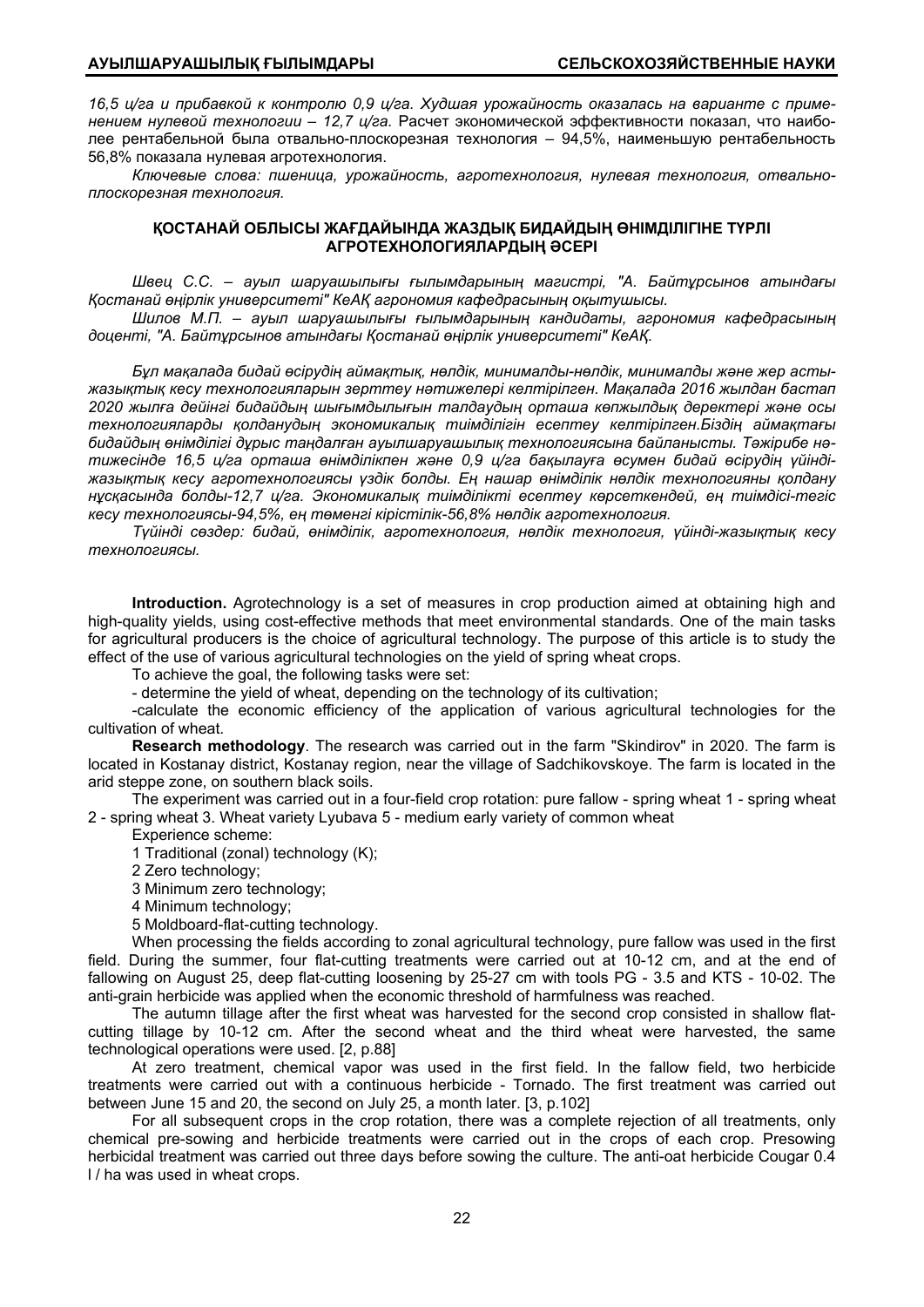The minimum-zero technology was carried out against the background of chemical steam, but mechanical presowing cultivation was carried out on all crops in the crop rotation.

The same herbicide Cougar was used in wheat crops against wild oats at the rate of 0.4 l / ha.

Minimum technology treatment consisted of the use of chemical steam, similar to the two previous technologies. Presowing cultivation was carried out for all crops in the crop rotation.

After the first wheat and the second wheat were harvested, autumn flat-cut loosening was carried out by 10-12 cm.

When processing using the moldboard-flat-cutting technology, the pure steam technology included shallow flat-cutting loosening to a depth of 10-12 cm with the KTS tool - 10-01 on May 30. On July 15, deep cultivated plowing (with a harvester) was carried out to a depth of 25-27 cm. Subsequent treatments during the summer consisted of two shallow cultivations of 10-12 cm. [4, p.92]

For all crops of crop rotation, moisture was closed in the early spring period and mechanical presowing cultivation was carried out.

All data obtained in the study were processed by the AgroStat program.

**Research results.** When cultivating wheat using different agricultural technologies, the yield may vary. Wheat yield was taken into account using the continuous accounting method. The results on wheat yield depending on the cultivation technology are shown in Table 1.

**Table 1 – Long-term data on the impact of various agricultural technologies on the yield of spring wheat, 2016-2020** 

| Cultivation                  |         | Productivity, centners per hectare | Average yield |                      |       |
|------------------------------|---------|------------------------------------|---------------|----------------------|-------|
| technology                   | Wheat 1 | Wheat 2                            | Wheat 3       | centners per hectare | %     |
| 1 Traditional (K)            | 18,2    | 15,4                               | 13,2          | 15,6                 | 100,0 |
| 2 Zero                       | 17,2    | 12,0                               | 9,0           | 12,7                 | 81,4  |
| 3 Minimum zero               | 16,8    | 12,4                               | 10,4          | 13,2                 | 84,6  |
| 4 Minimum                    | 17,0    | 13,8                               | 11,8          | 14,2                 | 91,0  |
| 5 Moldboard-flat-<br>cutting | 18,8    | 16,2                               | 14,5          | 16,5                 | 105,8 |
| LDS <sub>0.5</sub>           | 2,1     | 0,9                                | 1,1           |                      |       |

The least significant difference (LDS) is a kind of division price, the resolution of the experiment in assessing the difference in sample means. The NDS criterion =  $t_{0.5}$  \* S<sub>d</sub> indicates the marginal error for the difference between the two sample means.

If the actual difference is greater than LDS  $_{0.5}$  (d ≥ NSR0.5), then it is significant, significant, with d  $\le$ LDS  $_{0.5}$ , it is insignificant.

Analysis of the yield by various cultivation technologies in the context of crops by crop rotation revealed a number of features. These features were the result of both different tillage technologies and the use of herbicides for individual crops. This conclusion is fully manifested when analyzing the yield for each crop separately. Thus, the yield of the first wheat did not fully reveal the differences between cultivation technologies. This is due to the fact that in the second half of the summer there was heavy rainfall, which practically equalized the conditions for the growth and development of the first culture. Therefore, its productivity was the same in all variants of the experiment – 17.0-18.8 centners per hectare. However, here, too, some peculiarities in the formation of the crop can be noted. So, its maximum value was typical for the moldboard-flat-cutting technology – 18.8 centners per hectare, followed by the traditional technology – 18.2 centners per hectare. This indicates that these technologies are good at clearing the field from common wild oats, improving the nitrogen regime of the soil and accumulating moisture in the soil. Zero, minimum-zero and minimum technologies are not inferior to these options in a wet year in terms of the yield of the first crop. However, a noticeable decrease in the productivity of the first crop should be noted. So, according to zero technology, this is a decrease, respectively, 1.0-1.6 centners per hectare, at a minimum-zero 1.4-2.0 centners per hectare, at a minimum 1.2-1.8 centners per hectare. These values are below the LDS  $_{0.5}$  and can be considered insignificant. However, their high values at a high level of LDS  $_{0.5}$  – 2.1 centners per hectare indicate the instability of these technologies.

In order to visually assess the effectiveness of various technologies of wheat cultivation, calculations of economic efficiency were carried out. For this, an assessment was made of the costs of processing fields using various agricultural technologies in the crops of spring wheat.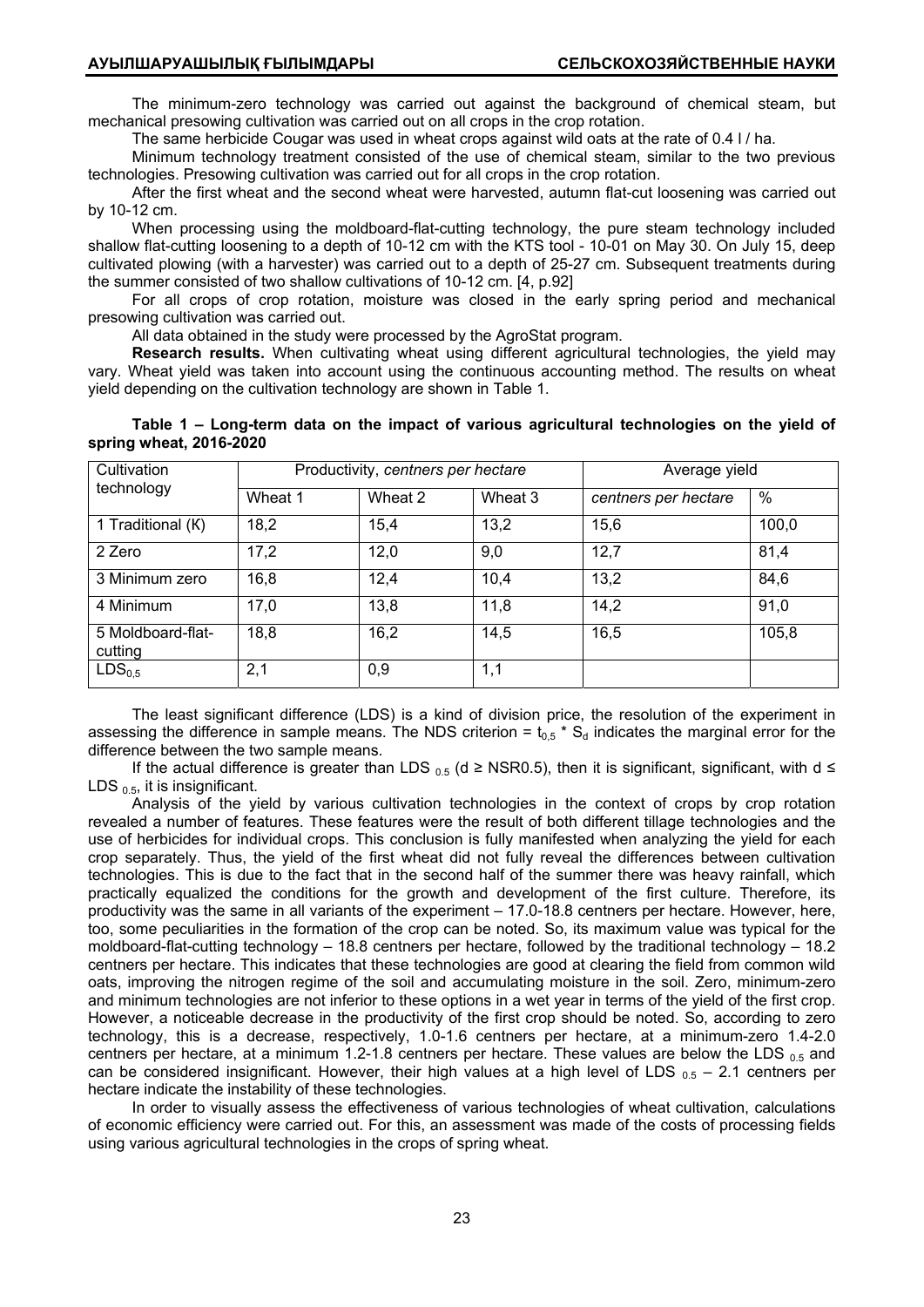|                                                                                   |  |  |  |  | Table 2 – Average long-term data on the economic efficiency of various technologies for the |  |
|-----------------------------------------------------------------------------------|--|--|--|--|---------------------------------------------------------------------------------------------|--|
| cultivation of spring wheat in a four-field grain-fallow crop rotation, 2016-2020 |  |  |  |  |                                                                                             |  |

| Index                                                     | Cultivation technology |        |              |                |                        |  |  |
|-----------------------------------------------------------|------------------------|--------|--------------|----------------|------------------------|--|--|
|                                                           | Traditional (K)        | Zero   | Minimum zero | <b>Minimum</b> | Moldboard-flat-cutting |  |  |
| 1 Average yield,<br>centners per<br>hectare               | 15,6                   | 12,7   | 13,2         | 14,2           | 16,5                   |  |  |
| 2 Increase from 1<br>hectare, centners                    | $\blacksquare$         | $-2,9$ | $-2,4$       | $-1,4$         | $+0.9$                 |  |  |
| 3 Selling price of<br>1 centner, tenge                    | 7000                   | 7000   | 7000         | 7000           | 7000                   |  |  |
| 4 Cost of<br>production from 1<br>hectare, tenge          | 109200                 | 88900  | 92400        | 99400          | 115500                 |  |  |
| 5 Material and<br>monetary costs<br>per hectare,<br>tenge | 58750                  | 56705  | 57058        | 57763          | 59384                  |  |  |
| 6 Labor costs per<br>1 hectare, men<br>per hour           | 6,20                   | 5,50   | 5,54         | 5,60           | 6,27                   |  |  |
| 7 Labor costs per<br>hour, men per<br>hour                | 0,39                   | 0,43   | 0,42         | 0,40           | 0,38                   |  |  |
| 8 Cost price of 1<br>centner, tenge                       | 3766                   | 4465   | 4322         | 4068           | 3599                   |  |  |
| 9 Net profit per<br>hectare, tenge                        | 50450                  | 32195  | 35342        | 41637          | 56116                  |  |  |
| 10 Profitability,%                                        | 85,9                   | 56,8   | 61,9         | 72,0           | 94,5                   |  |  |

Costs per hectare for the control variant amounted to 58,750 tenge. Grain was sold at 7000 tenge per centner.

Based on the calculations, the least effective option was shown by the option using zero technology. The average yield for this option was 12.7 centners per hectare. The level of profitability was the lowest at 56.8%. Net profit per hectare is 32195 tenge, with the highest cost of one centner of grain – 4465 tenge, which is considered expensive grain compared to other options.

The best indicator of profitability of 94.5% and a yield of 16.5 c / ha turned out to be on the option with the use of moldboard-flat-cut tillage. Only in this variant is a positive increase in yield to the control – 0.9 centners per hectare. Considering that this option turned out to be the cheapest grain in terms of cost – 3599 tenge, the profit per hectare turned out to be the highest and amounted to 56116 tenge. The cost of production for this option was also the highest and amounted to 115,500 tenge. The cost of 1 centner of grain was 3599 tenge, which is 866 tenge less than in the worst case using zero technology.

The next most cost-effective option was the traditional technology option, which was the benchmark option. The profitability on this option was 85.9%, which is 29.1% more than the worst option. The cost of one centner of grain was 3766 tenge, which is only 167 tenge more expensive than the best option. Profit from 1 hectare amounted to 50450 tenge, which is less than 5666 tenge on the option with moldboard-flatcutting technology, but more than on the option with zero technology by 18255 tenge.

The minimum technology yielded by 13.9% in terms of profitability to control and by 24.5% to the best option. The profitability on this option was 72.0%. The cost of 1 centner of grain was 4068 tenge. This can be explained by the cost of herbicides in the crops of the second and third wheat. Profit per hectare amounted to 41,637 tenge, which is 9,442 tenge higher than in the worst case. Based on this, we can say that the option using the minimum technology showed an average level of efficiency.

It is inferior to the above options, but still better than the zero-technology option, the zero-technology option. The level of profitability for this option was 61.9%. This is 32.6% less than the best option, but 5.1% better than the zero-tech option. Profit from one hectare was 35342 tenge, and the cost of one centner of grain was 4322, which is also considered an expensive grain. The high cost price was also formed due to the use of herbicides in all crop rotation fields.

**Conclusions.** Based on all of the above, we can conclude that the most economically profitable and expedient will be the use of moldboard-flat-cutting technology of wheat cultivation. The cost of 1 centner of